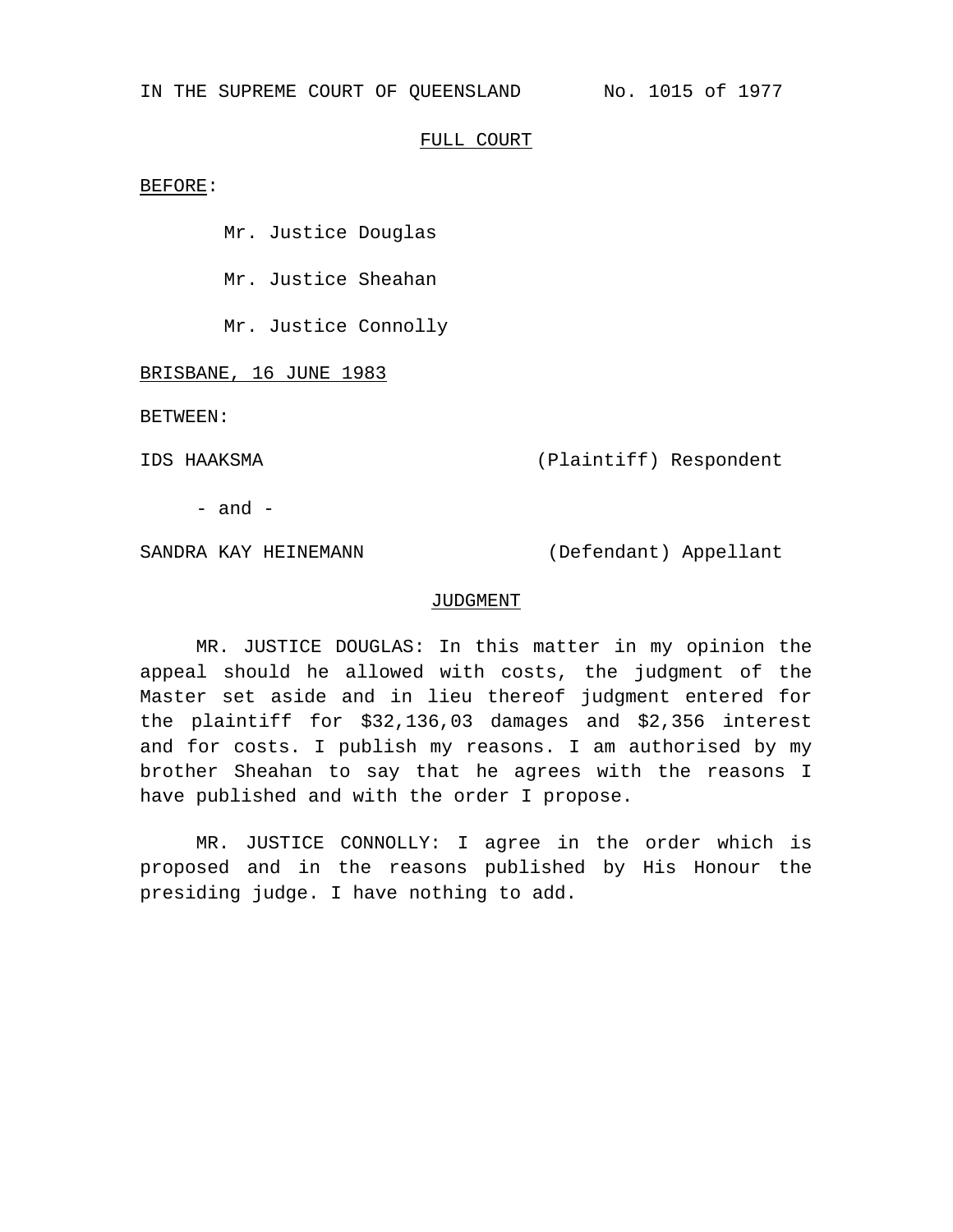MR. JUSTICE DOUGLAS: The order is as I have indicated.

 $-----$ 

IN THE SUPREME COURT OF QUEENSLAND Appeal No. 1015 of 1977

## FULL COURT

BOFORE:

Mr. Justice Douglas

Mr. Justice Sheahan

Mr. Justice Connolly

BRISBANE, 10 MAY 1983

BETWEEN:

(Plaintiff) Respondent

-and-

SANDRA KAY HEINEMANN (Defendant) Appellant

## JUDGMENT

MR. JUSTICE DOUGLAS: The Court will consider the matter.

 $---$ 

IN THE SUPREME COURT OF QUEENSLAND Writ No. 1015 of 1977

BETWEEN: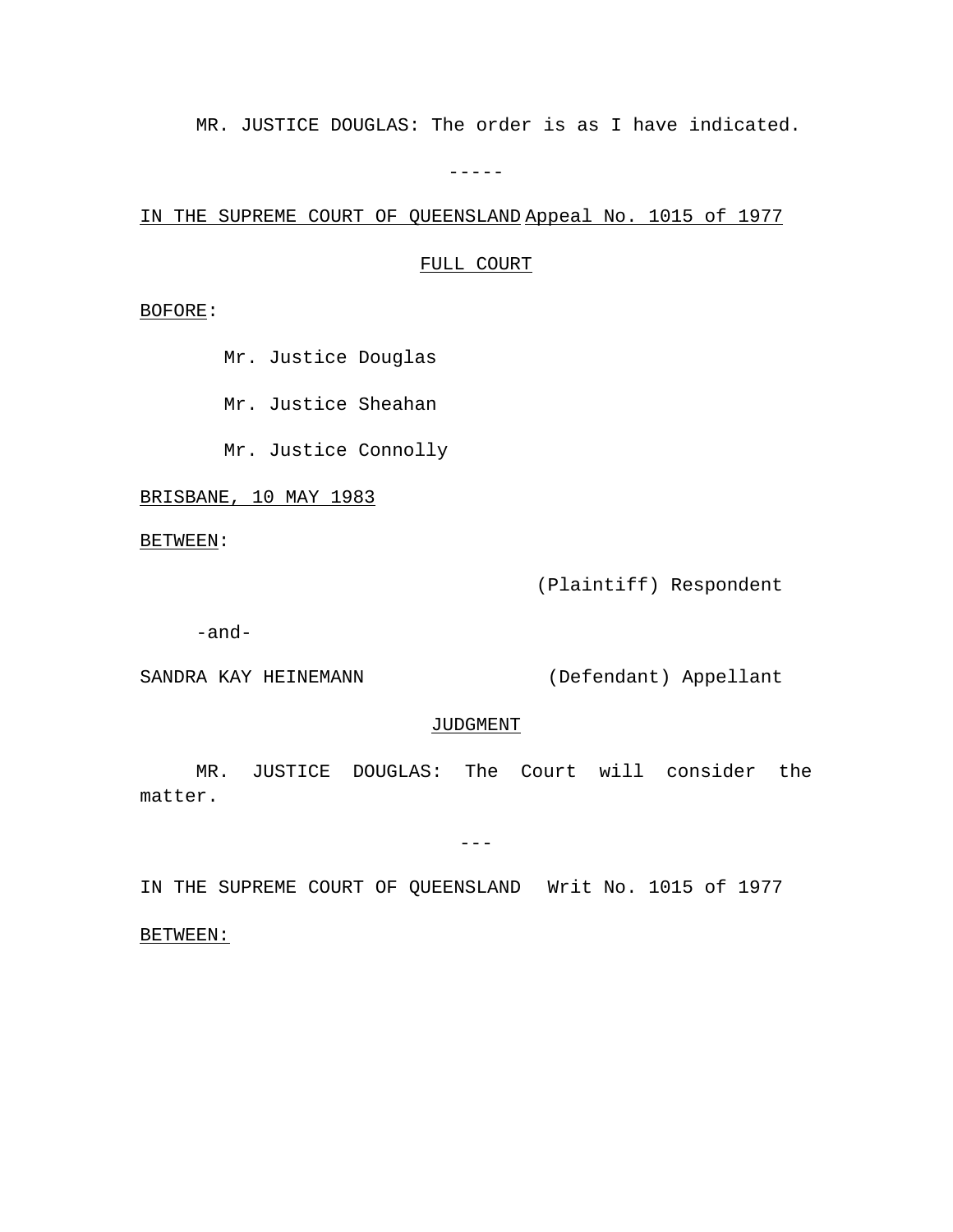IDS HAAKSMA (Plaintiff) Respondent

AND:

SANDRA KAY HEINEMANN (Defendant) Appellant

DOUGLAS J.

SHEAHAN J.

CONNOLLY J.

Reasons for Judgment delivered by Douglas J. 16th June 1983, Sheahan and Connolly JJ. concurring.

\_\_\_\_\_\_\_\_\_\_\_\_\_\_\_\_\_\_\_\_\_

\_\_\_\_\_\_\_\_\_\_\_\_\_\_\_\_\_\_\_\_\_

\_\_\_\_\_\_\_\_\_\_\_\_\_\_\_\_\_\_\_\_\_\_\_\_\_\_\_\_

"APPEAL ALLOWED WITH COSTS, JUDGMENT OF THE MASTER SET ASIDE AND IN LIEU THEREOF JUDGMENT ENTERED FOR THE PLAINTIFF FOR \$32,136.03 DAMAGES AND \$2,356 INTEREST AND FOR COSTS."

\_\_\_\_\_\_\_\_\_\_\_\_\_\_\_\_\_\_\_\_\_\_\_\_\_\_\_\_

IN THE SUPREME COURT OF QUEENSLAND No. 1015 of 1977

BETWEEN:

IDS HAAKSMA (Plaintiff) Respondent

AND:

SANDRA KAY HEINEMANN (Defendant) Appellant

# JUDGMENT - DOUGLAS J.

Delivered the 16th day of June, 1983.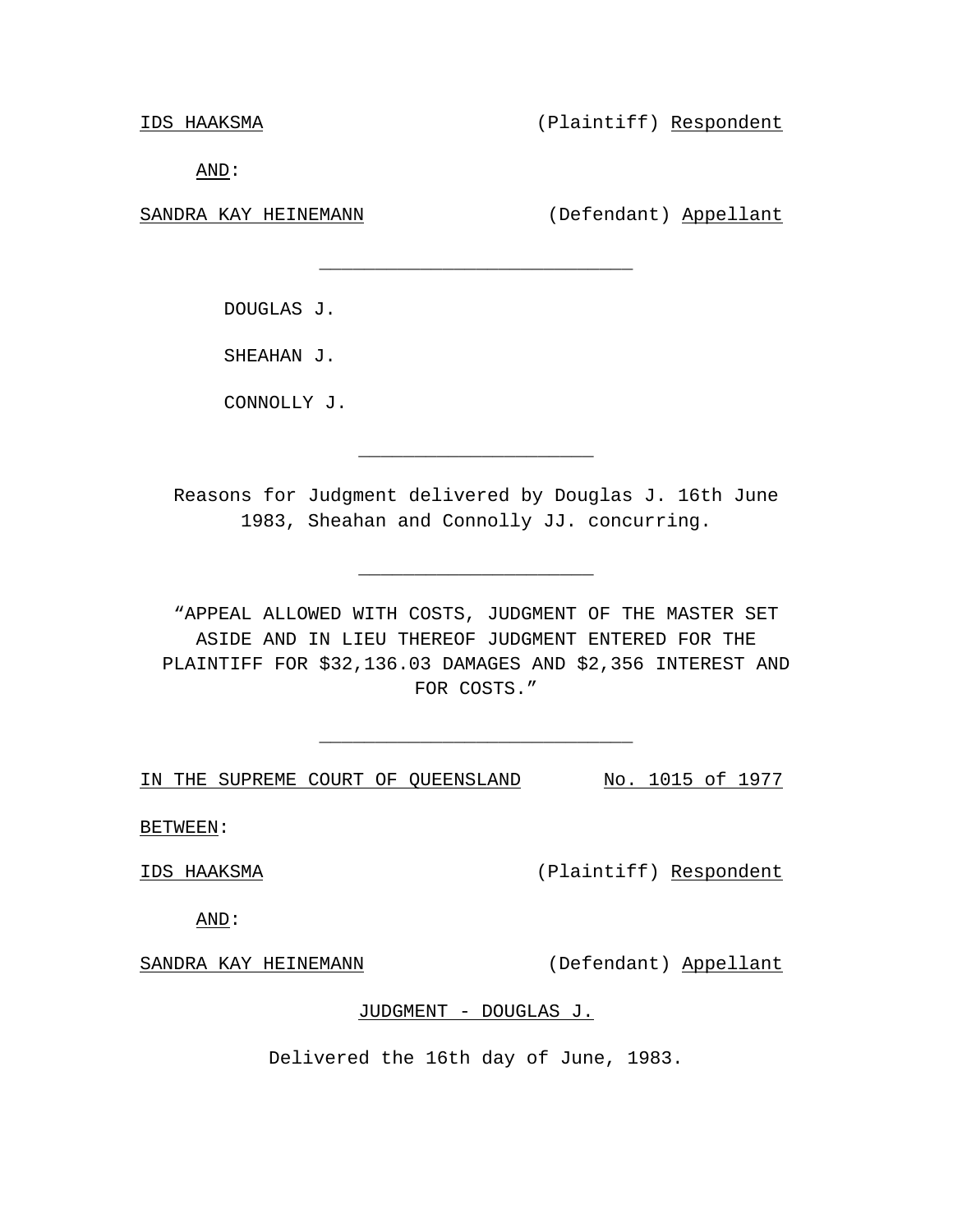This is an appeal by a defendant in respect of an assessment of damages by a Master.

The respondent who was born on 22nd September 1947 was injured in a motor vehicle accident on 13th June 1974. He suffered a compound fracture of the right femur above the knee, and a fracture of the upper end of the tibia, lacerations to the left lower leg and right forearm and bruising over the left chest. He was treated in hospital and discharged on 27th June 1974. He had sustained an injury to the same leg in 1964 but the evidence was that the effects of it were inconsequential. The Master found

"As a result of the accident in 1974 he has a far greater shortening of the leg which requires built-up shoes and, notwithstanding his use of them, he is still disadvantaged and has difficulty and is found to be slower in various areas of his work. There is moderate muscular wasting throughout the limb, significant backward angulation of the lower part of the femur, moderate but significant laxity in the anterior cruciate and external lateral ligaments of the knee joint, some 30 degrees restriction of knee flexion on bending, some moderate crepitus of the knee cap during movement. In his most recent report, Dr. Maguire gives some measurements of certain degrees. For example, he finds a one and a half inch wasting of the right thigh above the knee and a rotation of the "leg is diminished by 30 degrees, both external and internal rotation being about equally restricted. I also find that there is present now arthritic change in the leg and that that is going to progress to the point which I have mentioned in about 10 years' time."

In this regard the relevant finding by the Master, after referring to the reports and evidence of Dr. Maguire and Dr. Lahz, was this

"Importantly, both in their oral evidence, I find that their opinion is and the fact is that Mr. Haaksma, on the probabilities, will at some time, approximately 10 years from the date of the trial, be Incapable of performing an eight hour day's work without extreme pain and that for him to carry out a full day's work five days a week will be beyond his capacity."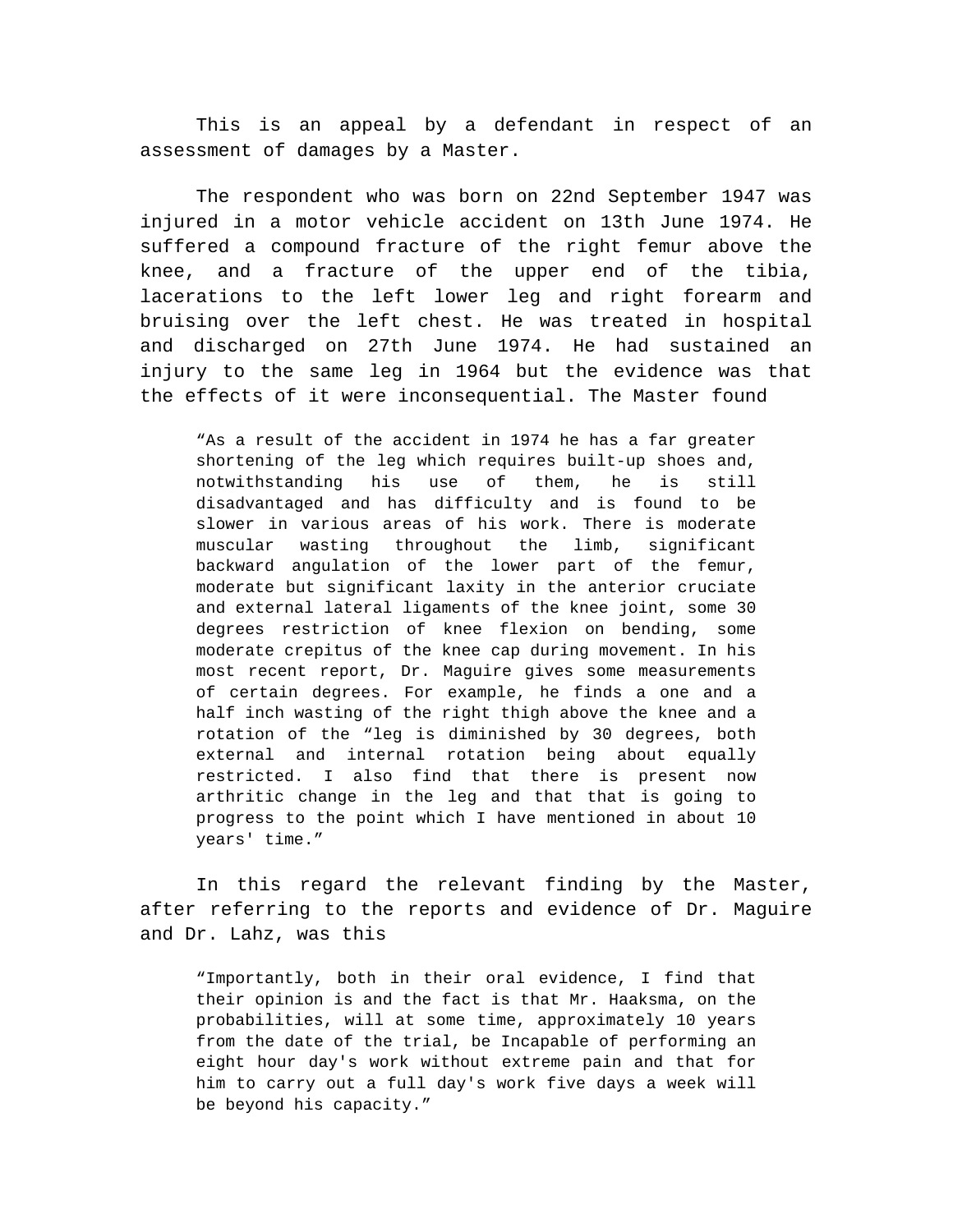Prior to the accident the respondent was a sharefarmer. He did a small amount of casual work from November 1974. He returned to full time work on 2 March 1975.

Apart from interest, damages were assessed at \$120,213. Counsel for the appellant has tabulated them thus:—

\$26,000.00 Pain and suffering 2,640.00 Lost wages to return to work 16,000.00 Past loss sharefarming 16,520.00 Future loss sharefarming 58,000.00 Future loss of earning capacity 652.00 Special damages agreed 101.00 Shoes 300.00 Rotary Hoe

The appellant makes no attack on the first two items or the last three. What is under attack is the assessment as it relates to the loss of the capacity and the opportunity to sharefarm, and the future loss of earning capacity generally.

It should be stated that according to Dr. Lahz's evidence the respondent at the time of trial had a permanent partial disability of the order of thirty five per cent of his right lower limb which will increase to something of the order of fifty percent by the time ten years has elapsed.

On reading the Master's judgment and the evidence one gains the immediate impression of an excessively high award. However the attack by the appellant is made in detail, and I propose to traverse the detailed attack, rather than look at the award in globo.

I turn first to the two separate amounts allocated to loss in sharefarming, and it is to be noted that I deal with them in isolation, having regard to the concessions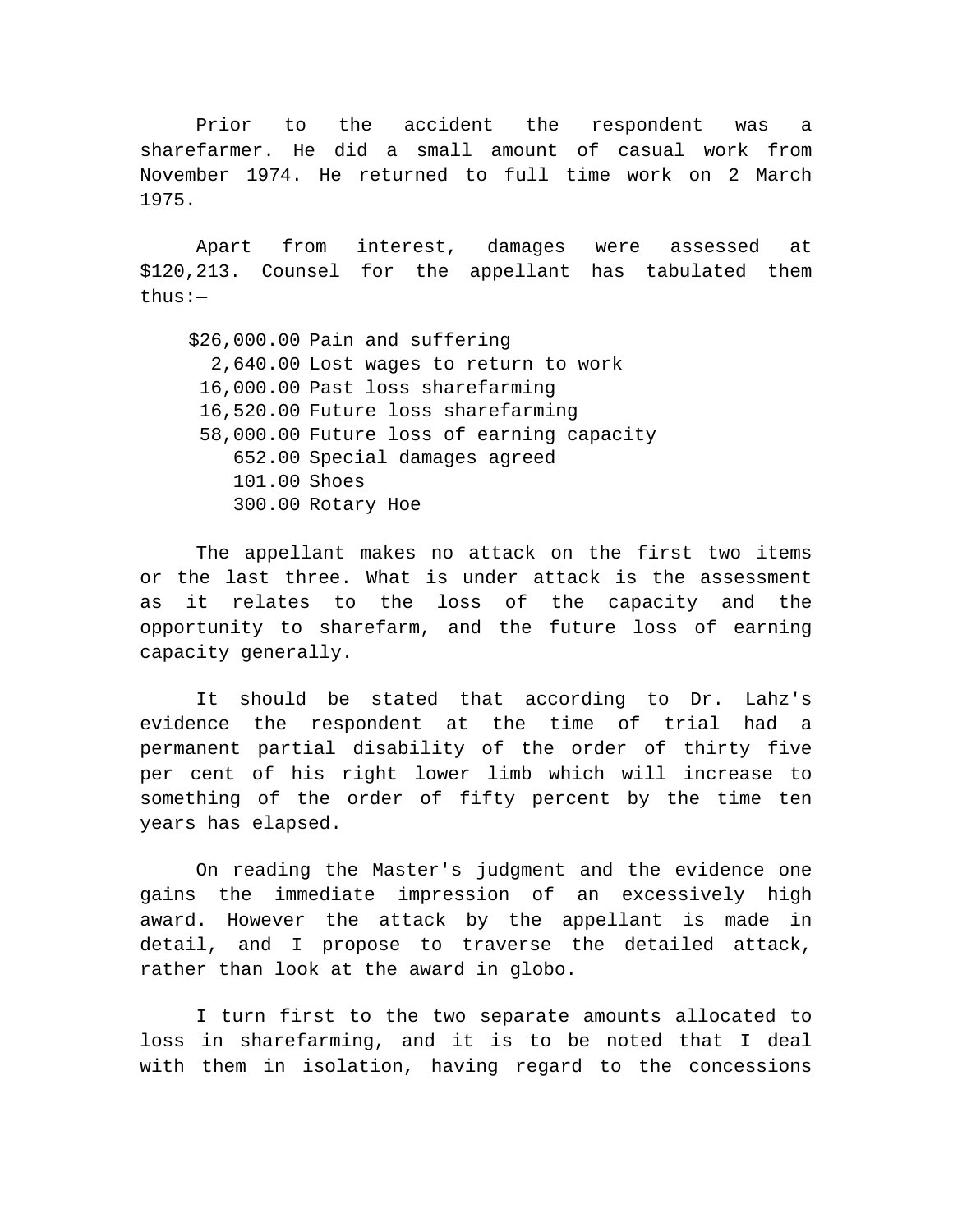made by the appellant's counsel in respect of other heads of damage.

According to the evidence the respondent commenced sharefarming in 1970. He never showed an overall profit. Whilst he was disabled from working the parcels of land he was sharefarming were taken over and farmed, by the owners, and were not available to him when he was capable of again working. In any event he married in May 1975, and stated in evidence to the effect that he could not support his wife by a resumption of the sharefarming. Again on the evidence the area the respondent was sharefarming was not large enough to be so farmed effectively.

The Master allowed the respondent an amount of \$2,000 per year after tax as loss suffered up to trial because he was precluded from sharefarming during that period. This is reflected in the first amount disputed \$16,000. There can be no quarrel with the fact that the respondent could be allowed damages because he was precluded by his injuries from sharefarming, probably even if he had not been earning a profit previously. However that is not the case. The respondent went to work and earned full wages as a farm hand. There is no evidence that he had the time or the inclination to work also at sharefarming. The assessment of \$16,000 is in respect of a loss which did not occur. If he suffered any such loss it was overtaken by the fact that he was otherwise earning beyond the potential loss.

As to the second amount under attack, that is the amount of \$16,520, the Master assessed the respondent's loss from potential sharefarming at the rate of \$40 per week for ten years from the date of trial. The fact is that, on the Master's findings, it would be expected that during this time the respondent would be capable of full employment, and fully employed as a farm labourer. Again in evidence he gave no hint of having the time or the inclination to do any sharefarming In addition to his work as a farm labourer. Again this is an assessment of damages which have not flowed.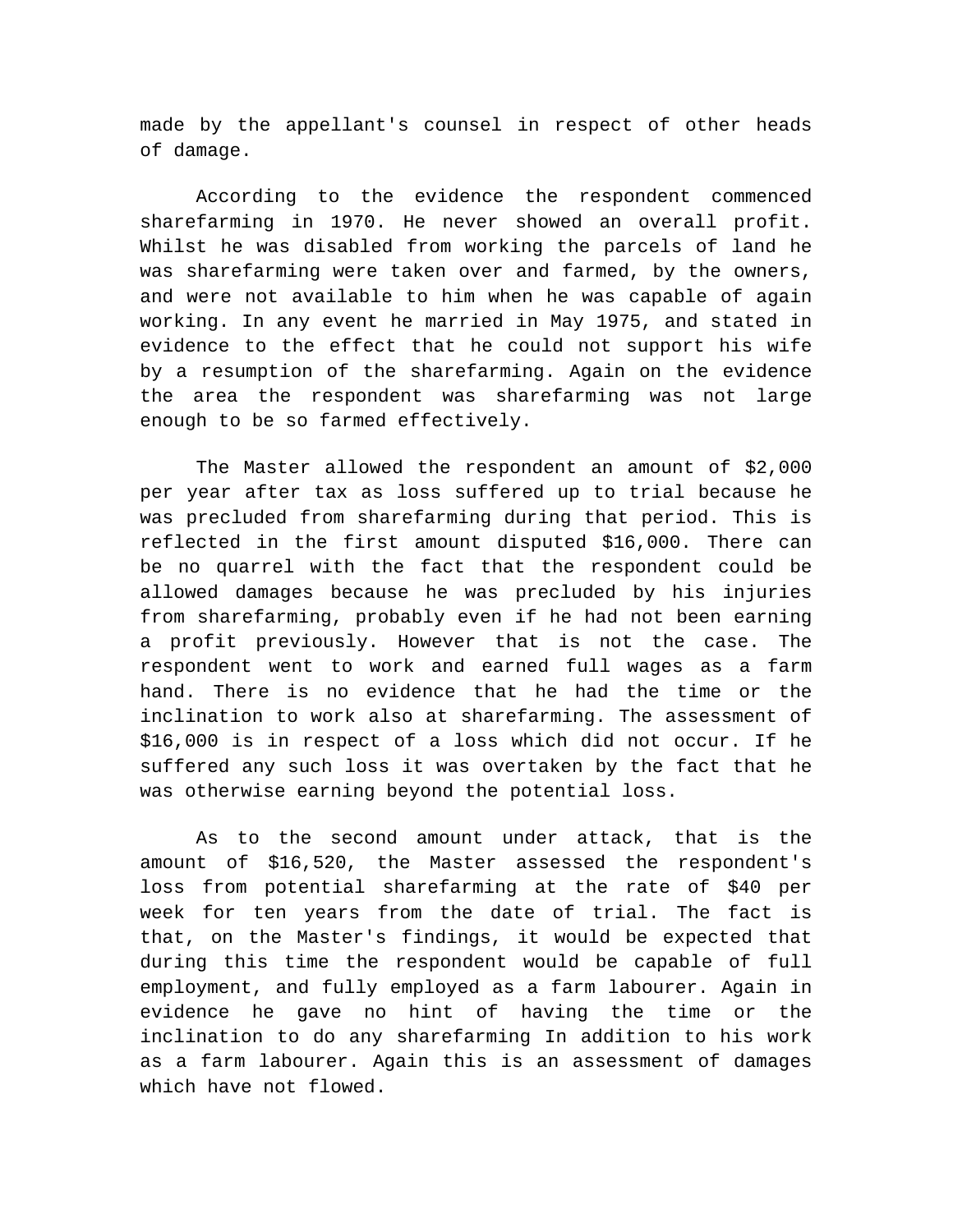The result is that neither the amount of \$16,000 nor the amount of \$16,520 can stand.

I next consider the amount of \$58,000 assessed as future loss of earning capacity. I quote the relevant findings of the Master

" As I have indicated, he is now in full-time employment and will be able to continue in that for about a decade. At the expiration of that period he will be incapable of doing a full day's work and certainly of doing a full week's work. Taking the plaintiff's present taxable income as per his last return in evidence, taxable income was \$11,226; allowing for tax on that amount, the plaintiff's net income after tax is approximately \$171 per week.

There is evidence of the position of the labour market in the sugar industry and I think, taking into account plaintiff's years of service to the one employer since the accident and the difficulty of obtaining labour that it is appropriate to regard him as likely, in his circumstances, to have continued in that employment for the balance of his working life. I have looked, therefore, at the tables to ascertain the plaintiff's loss of earnings from a period of ten years subsequent to the date of trial. Plaintiff would then be 43 years of age. One should therefore look at a period of 15 to 20 years, deferred ten years in applying the tables.

"In doing that and applying the 5 per cent tables to \$171 per week, the loss of earnings on a 20 year period deferred 10 years, would be \$69,769. On a fifteen year period deferred 10 years, it would be \$58,141. I think I should take into account the nature of the plaintiff's particular occupation and making some allowance for vicissitudes from which there appear to be few favourable, I propose to take a period of 15 years rather than 20.

Accordingly, I award the plaintiff as part of the total damages, the sum of \$58,000 for loss of capacity as a tractor driver and employed agricultural worker."

It follows that, in the Master's view the respondent would be incapable of working, or getting work, because of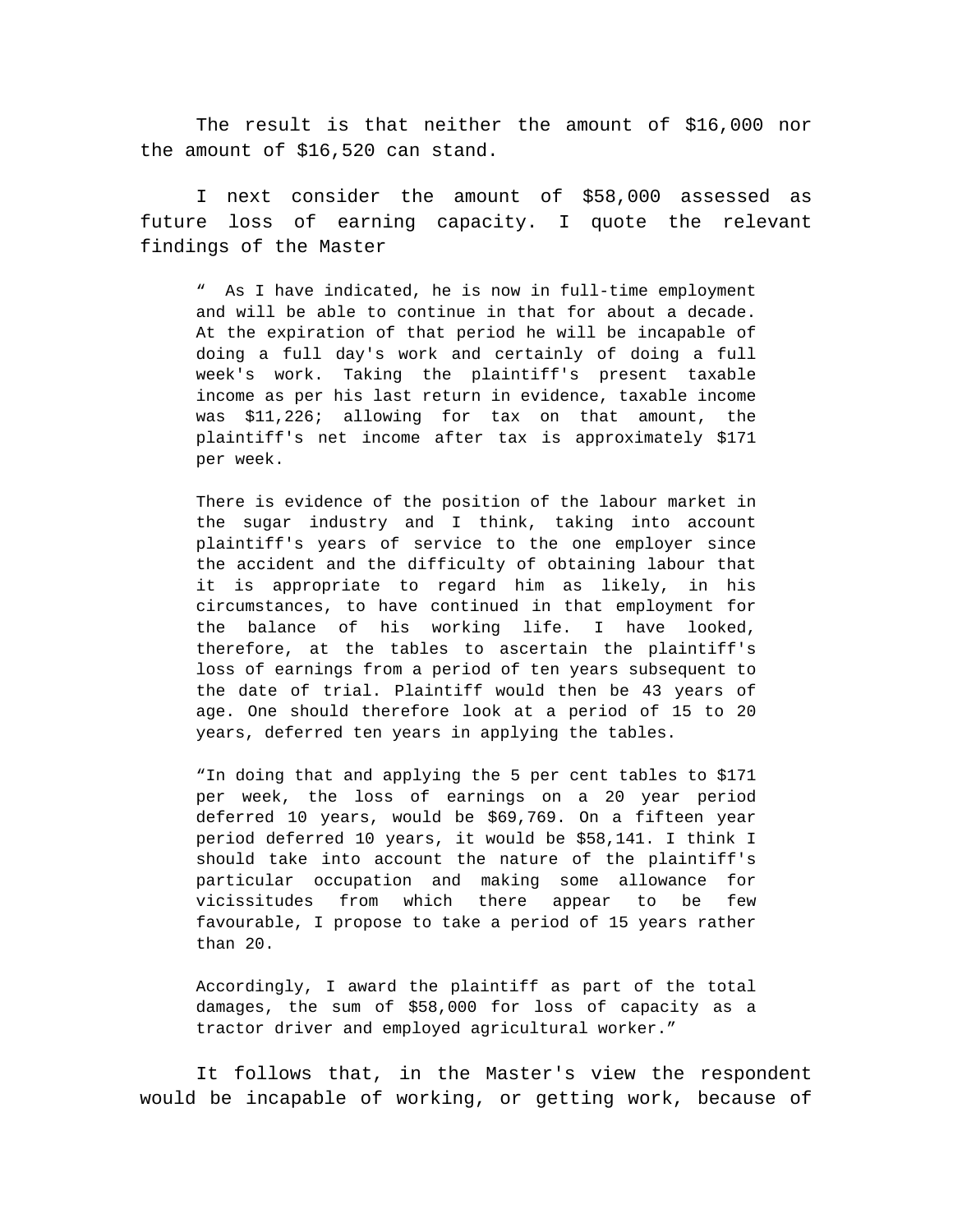his injury, from the age of 43. I think that this view is inconsistent with the evidence. It would seem to be based in the main on this evidence by Dr. Lahz

" Just concerned with the tractor work, when the deterioration or if the deterioration occurs at 50 per cent loss of use of the limb, which your opinion is, how do you think he will get on then?-- If you say 50 per cent loss of the limb he is unfit for labouring work, for farm work. No doubt some people with that degree of disability have been able to cope with that work, but only as a result of unusual fortitude and determination by very special individuals. It is not reasonable to expect a man with that degree of disability to do labouring work having regard to the general standards of society today. Maybe it would have been expected perhaps 200 years ago when social progress wasn't as marked as it is today. A man with that marked degree of disability should not be expected to do labouring work."

The answer clearly was not responsive to the question. Moreover just a little earlier in his evidence Dr. Lahz had said

"I think he could do that because driving a tractor would come within the heading of semi sedentary work."

### and

"I can imagine circumstances where driving a tractor could be beyond this man's reasonable expectations or the reasonable expectations of anyone who employs him. I could imagine driving a tractor, if that involves heavy pressure, prolonged pressure in the use of this limb could cause a lot of pain. I can imagine that happening."

The doctor in his report had stated to the effect that when permanent disability became 50% loss of use of the limb the respondent would be confined permanently to semisedentary work. On an analysis of what I have mentioned here, and what appears otherwise in the appeal record the respondent is far from being in the situation where his earning capacity can be considered as extinguished after the elapse of ten years from the date of trial. Taking into consideration the fact that the Master, who heard the